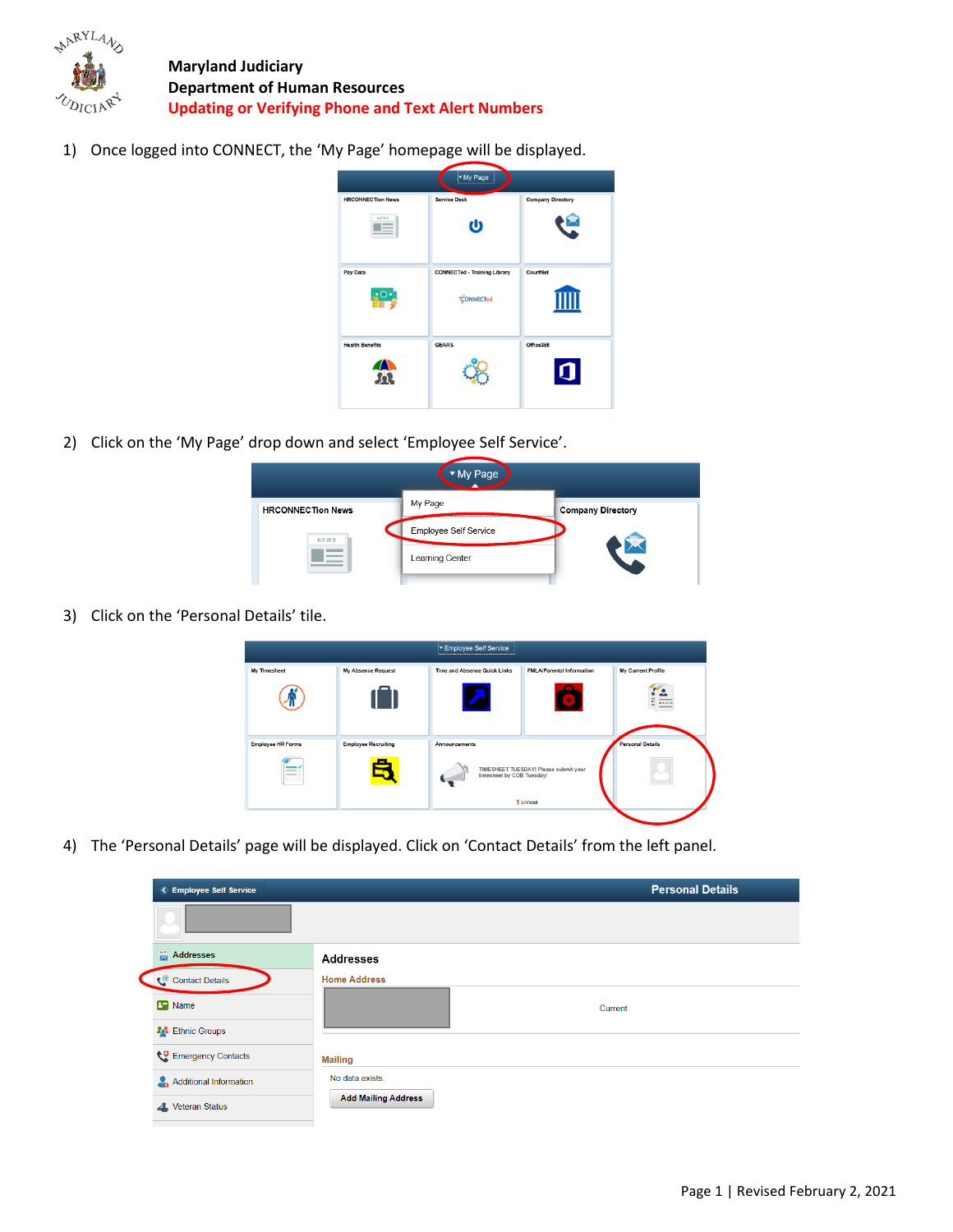

**Maryland Judiciary Department of Human Resources Updating or Verifying Phone and Text Alert Numbers**

5) The 'Contact Details' page will be displayed. To add a phone or text alert number select the "+" at the top of the box.

| < Employee Self Service |                        |                  | <b>Personal Details</b> |              |  |
|-------------------------|------------------------|------------------|-------------------------|--------------|--|
|                         |                        |                  |                         |              |  |
| <b>灵 Addresses</b>      | <b>Contact Details</b> |                  |                         |              |  |
| Contact Details         | Phone                  |                  |                         |              |  |
| <b>B</b> Name           | ÷.                     |                  |                         |              |  |
|                         | <b>Number</b>          | <b>Extension</b> | <b>Type</b>             | Preferred    |  |
| <b>23</b> Ethnic Groups |                        |                  | <b>Business</b>         | $\checkmark$ |  |
| Emergency Contacts      |                        |                  |                         |              |  |
|                         |                        |                  | Mobile                  |              |  |
| Additional Information  |                        |                  |                         |              |  |
| Veteran Status          |                        |                  | <b>Text Alert</b>       |              |  |

- 6) Upon selecting the "+", the 'Phone Number' box will appear. You will then be prompted to:
	- a. Select the type of number (i.e. Text Alert).
	- b. Check the preferred box for business numbers only.
		- i. *Reminder: The number selected as preferred will appear in the Outlook address book and CourtNet phone directory.*
	- c. Enter the phone number.
	- d. Enter the extension, if applicable.

| <b>Cancel</b> |                  | <b>Phone Number</b> | <b>Save</b> |
|---------------|------------------|---------------------|-------------|
|               | $*$ Type         |                     |             |
|               | Preferred        | Ð                   |             |
|               | <b>Number</b>    |                     |             |
|               | <b>Extension</b> |                     |             |
|               |                  |                     |             |
|               |                  |                     |             |
|               |                  |                     |             |
|               |                  |                     |             |
|               |                  |                     |             |

7) Upon making any changes, click "Save".